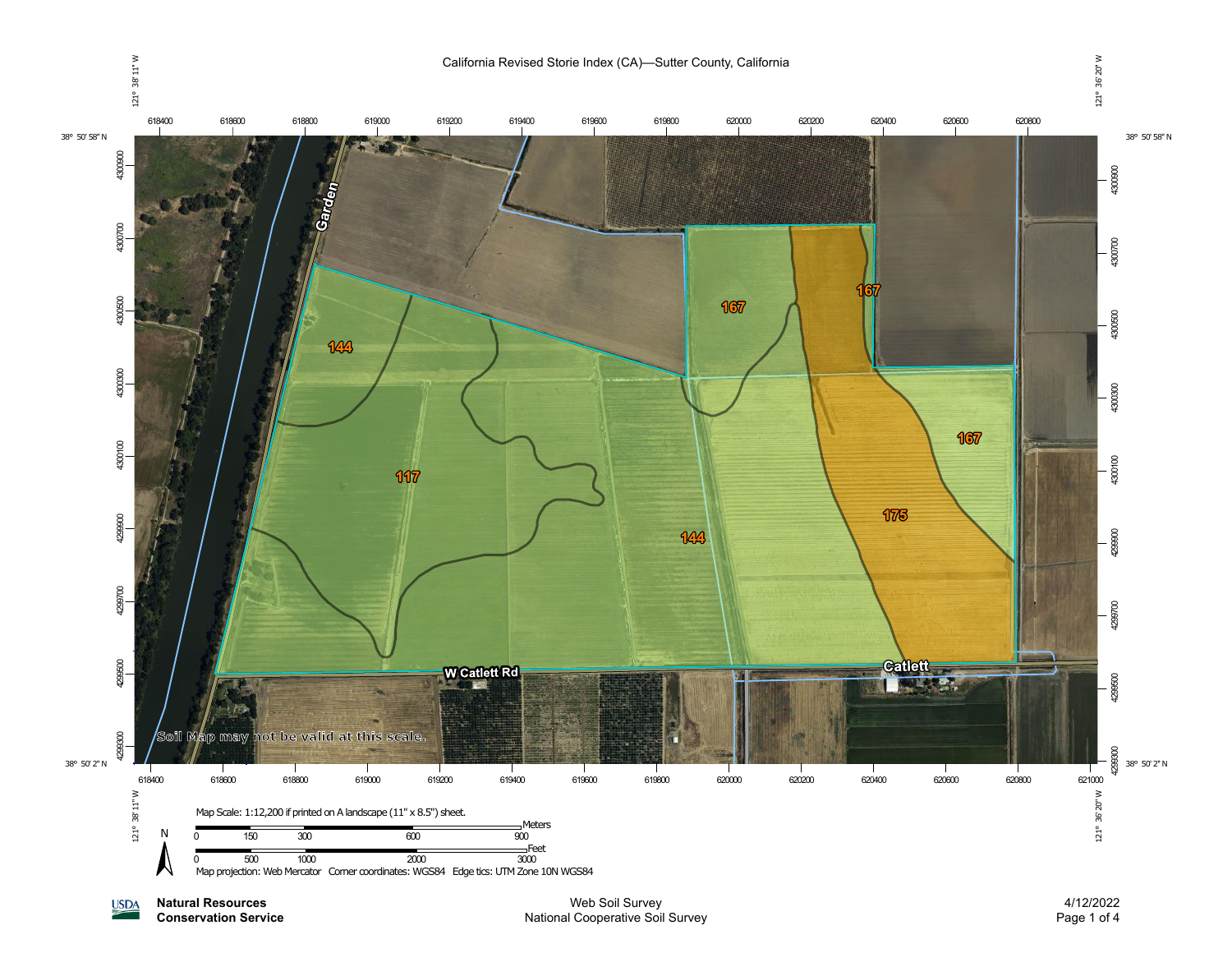

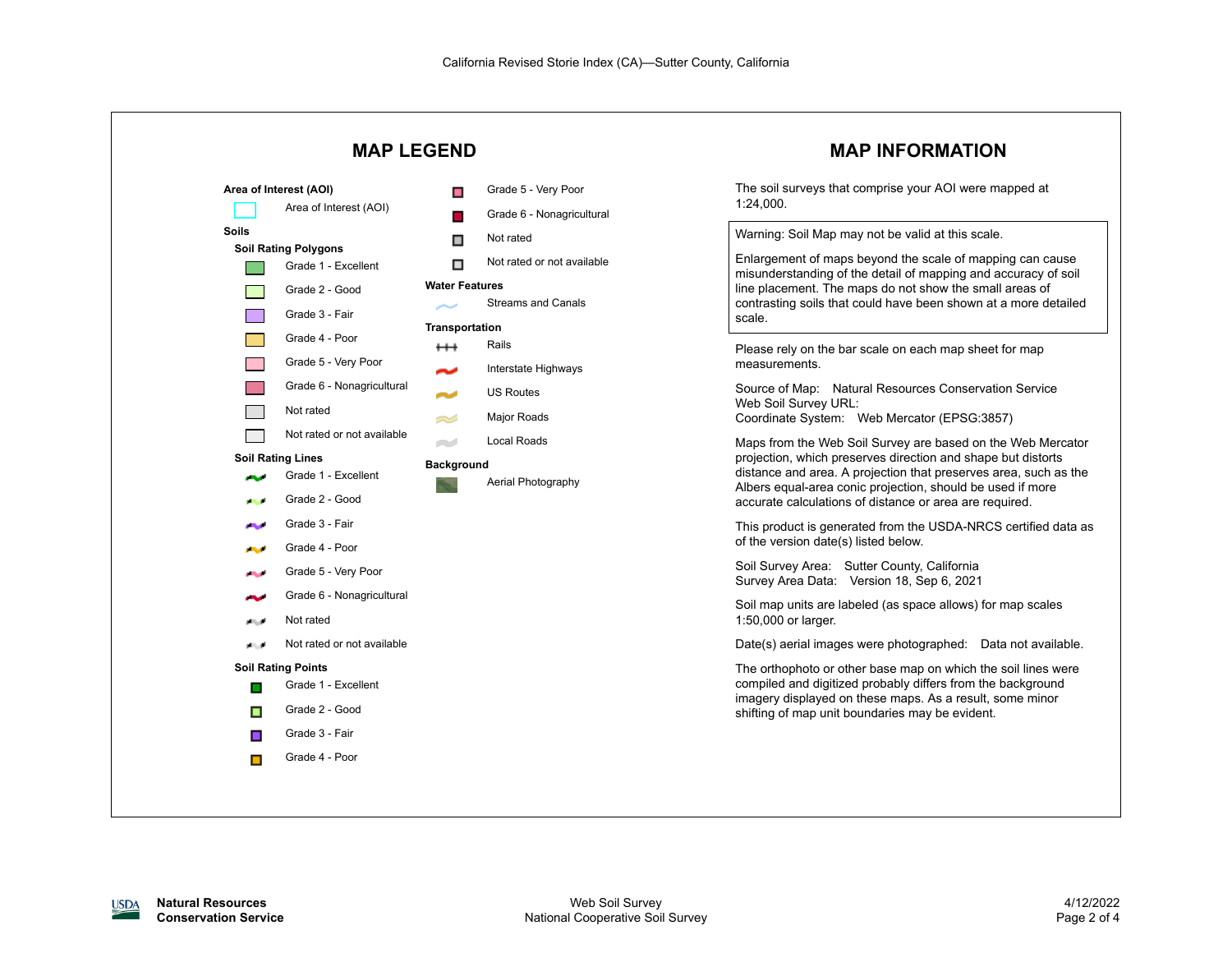| Map unit symbol                    | Map unit name                                                     | Rating         | <b>Component name</b><br>(percent)       | <b>Acres in AOI</b> | <b>Percent of AOI</b> |
|------------------------------------|-------------------------------------------------------------------|----------------|------------------------------------------|---------------------|-----------------------|
| 117                                | Columbia fine<br>sandy loam, 0 to<br>2 percent slopes,<br>MLRA 17 | Grade 2 - Good | Columbia, fine<br>sandy loam<br>$(80\%)$ | 105.2               | 20.3%                 |
| 144                                | Nueva loam, 0 to 1<br>percent                                     | Grade 2 - Good | Nueva, Ioam (85%)                        | 267.9               | 51.6%                 |
| 167                                | Shanghai silty clay<br>loam, $0$ to $2$<br>percent slopes         | Grade 2 - Good | Shanghai, silty clay<br>loam (90%)       | 61.2                | 11.8%                 |
| 175                                | Yuvas loam, 0 to 2<br>percent slopes                              | Grade 4 - Poor | Yuvas, Ioam (85%)                        | 84.6                | 16.3%                 |
| <b>Totals for Area of Interest</b> |                                                                   |                |                                          | 518.9               | 100.0%                |

## **California Revised Storie Index (CA)**